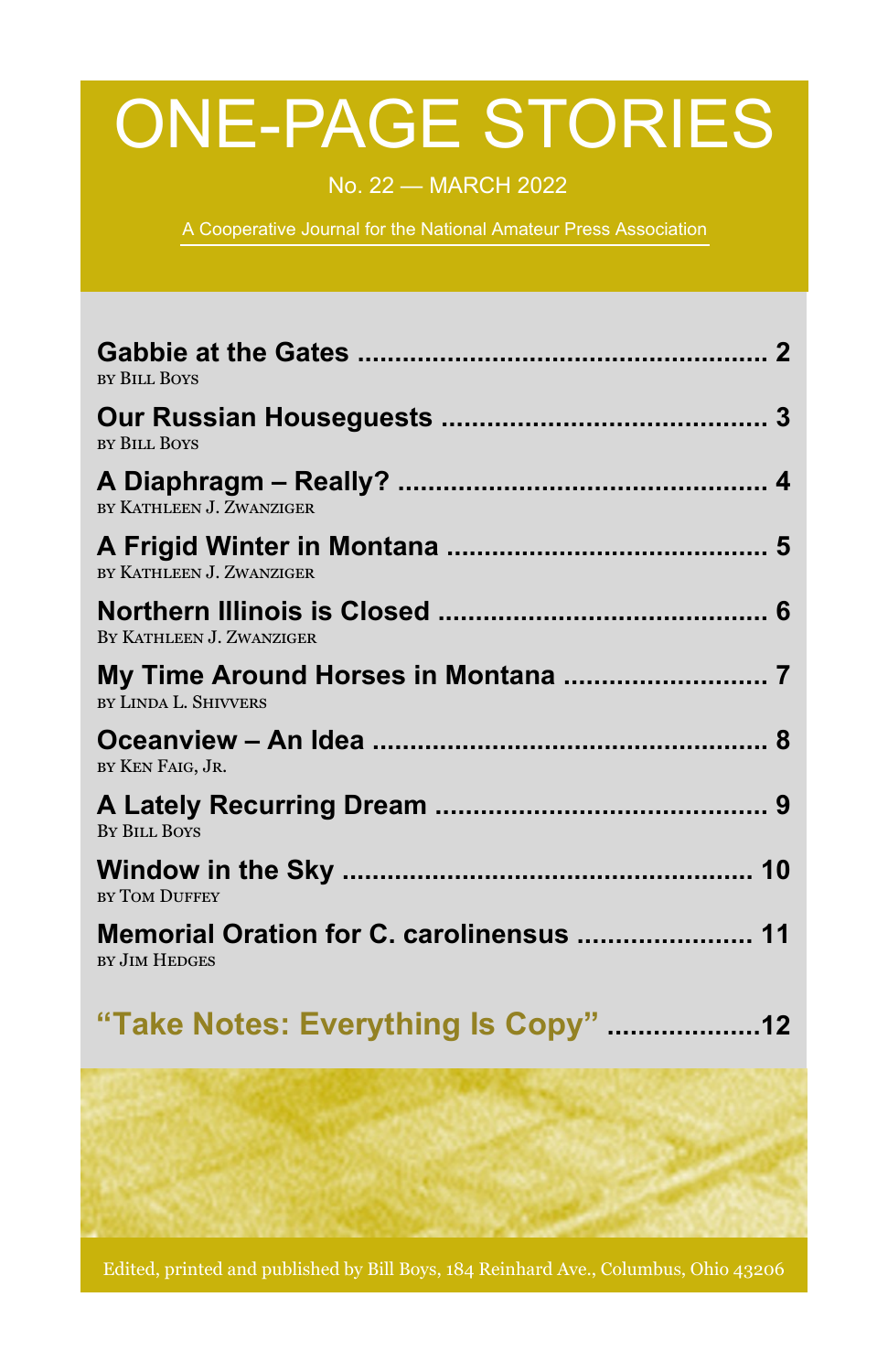#### **Gabbie at the Gates**

By Bill Boys — Columbus, Ohio

**T** I NEVER FAILED. IF GABBIE WAS AT HOME and we closed our front gate, however softly, she would hear it from **TT NEVER FAILED. IF GABBIE WAS AT HOME and we** anywhere inside their house and sound off, alerting Ken and Tim, her owners, and anybody else within earshot, that she *heard*, she definitely *knew*. ("You don't think I didn't *notice*?!")

Gabbie, and her late companion, Monty, lived next door to us. On occasion we would have reason to ring their lovely old-fashioned twist door-bell, which operated like an antique bicycle bell with a more sonorous clamor. Gabbie reacted as if a five-alarm fire had been signaled, and she were called upon to rush to the door, let all the world know that she understood, would raise the alarm, and do whatever was necessary to control the crisis.

But if, as was sometimes the case, we were inbound for drinks or for dinner, she soon assumed her role as hostess and chief welcomer to the festivities. She circulated among us guests, receiving stroking, ear-scratching, cooing and any other form of human affection available. If we were a little remiss or forgetful, we might find two small, silky paws gently laid on our leg to remind us that she was there and was open to the idea of being petted.

Ken and Tim told us that when they boarded her at the doggy daycare during any of their trips, she was best friends with a dachshund the owners had, and she acted as if her mission while there was to supervise the entire facility and its inhabitants. They called her "the boss." I don't doubt for a minute that she did just that!

Today we got this email from Ken and Tim, "Gabbie died last night. Woke up and found her deceased. Only 10 years old. Sad for us."

We wrote back with our shock, sadness and condolences, of course. Then I got to imagining her arrival at the Pearly Gates. I hope they make just the right sort of "clang" when they open and close, for if they do, I know Gabbie will have plenty of satisfying, necessary and fulfilling work to do while she waits for the day when Ken and Tim finally show up.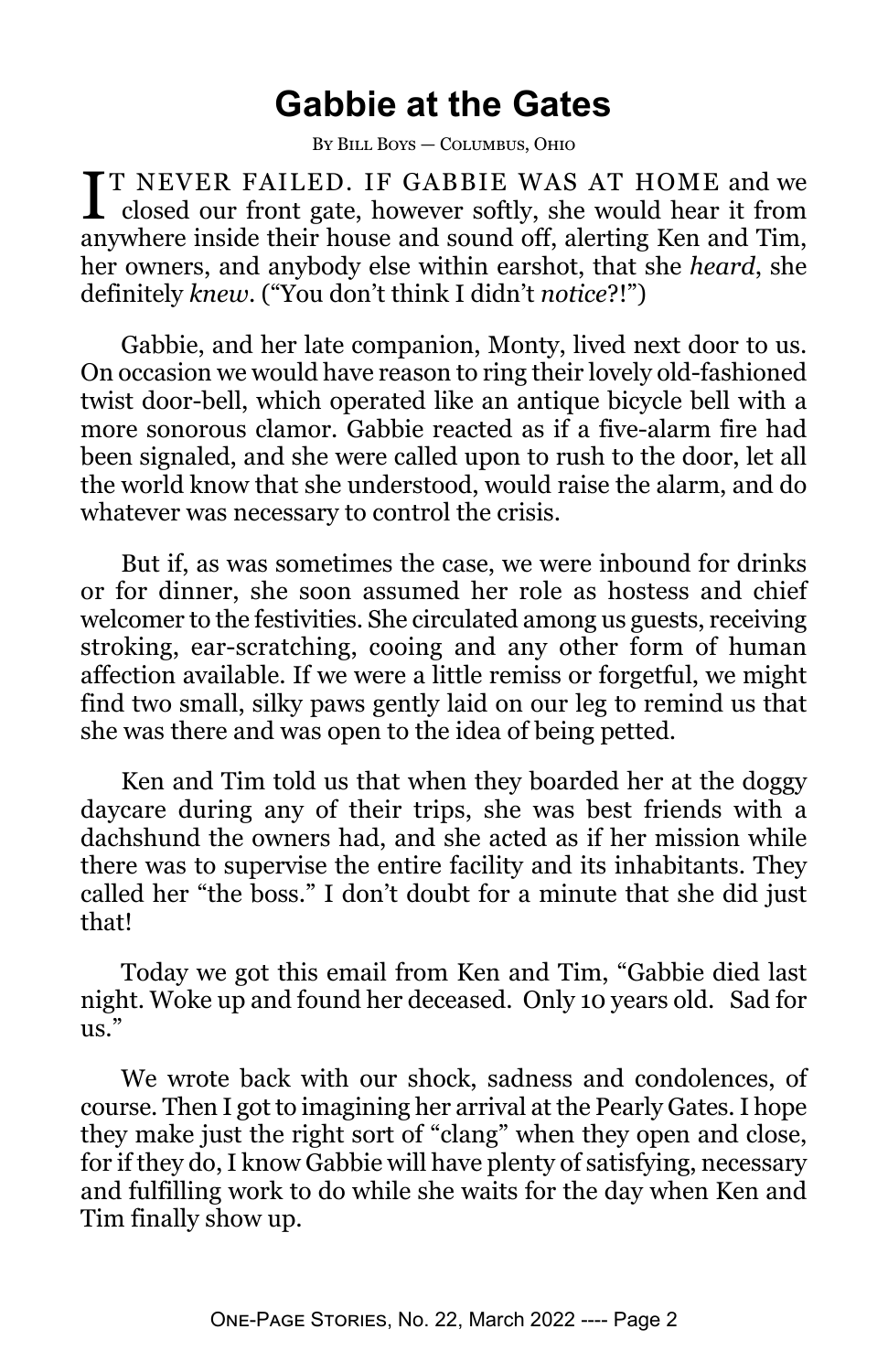#### **Our Russian Houseguests**

By Bill Boys — Columbus, Ohio

FOUR RUSSIAN CITIZENS HAVE BEEN GUESTS IN our home at one time or another. I think of them now because our home at one time or another. I think of them now because of Russia's (Putin's) invasion of Ukraine, the sanctions imposed on Russia as a result, the clampdown on free speech in Russia, and the uncertainties of where this war is headed.

They were guests of a U. S. State Department program called Open World, a program to bring Russian teachers, government workers, environmental workers, journalists and similar citizens in occupations that might welcome a chance to visit America for two weeks and learn about America and its citizens. We were members of Friendship Force International's Knoxville, Tennessee, chapter at the time and our chapter was one that volunteered to host these folks in our homes during their two-week program.

Our particular guests, two at a time, were three women and one man. This was twenty years ago. The visits were very pleasant, person-to-person. In addition to putting them up, we were responsible for giving them breakfast each day. I can't recall ever discussing politics with them. They were quite busy during the daytime with scheduled events set up for them that familiarized them with U.S. institutions that were counterparts to their occupational specialties. But mixed in among those events were recreational activities, too, such as a day-trip to the Great Smoky Mountains National Park, a talk by a Cherokee elder, group parties with our host families, and some time for shopping.

In light of Russia's new laws against protesting the invasion and the war against Ukraine, which could result in prison sentences up to fifteen years, I am withholding the names of our houseguests and their home towns. Not so much because I know what they think about the war (I don't), but just so there is no chance that it might draw unwanted attention to them.

We contributed to a fund for Ukraine relief. As a retired Navy chaplain I watched with interest one interview with the senior Ukrainian Orthodox military chaplain. I wonder what the Russian Orthodox church leaders feel about the war on other Orthodox Christians. I wonder about our Russian houseguests and how they are faring. And . . . I wonder where this is all headed.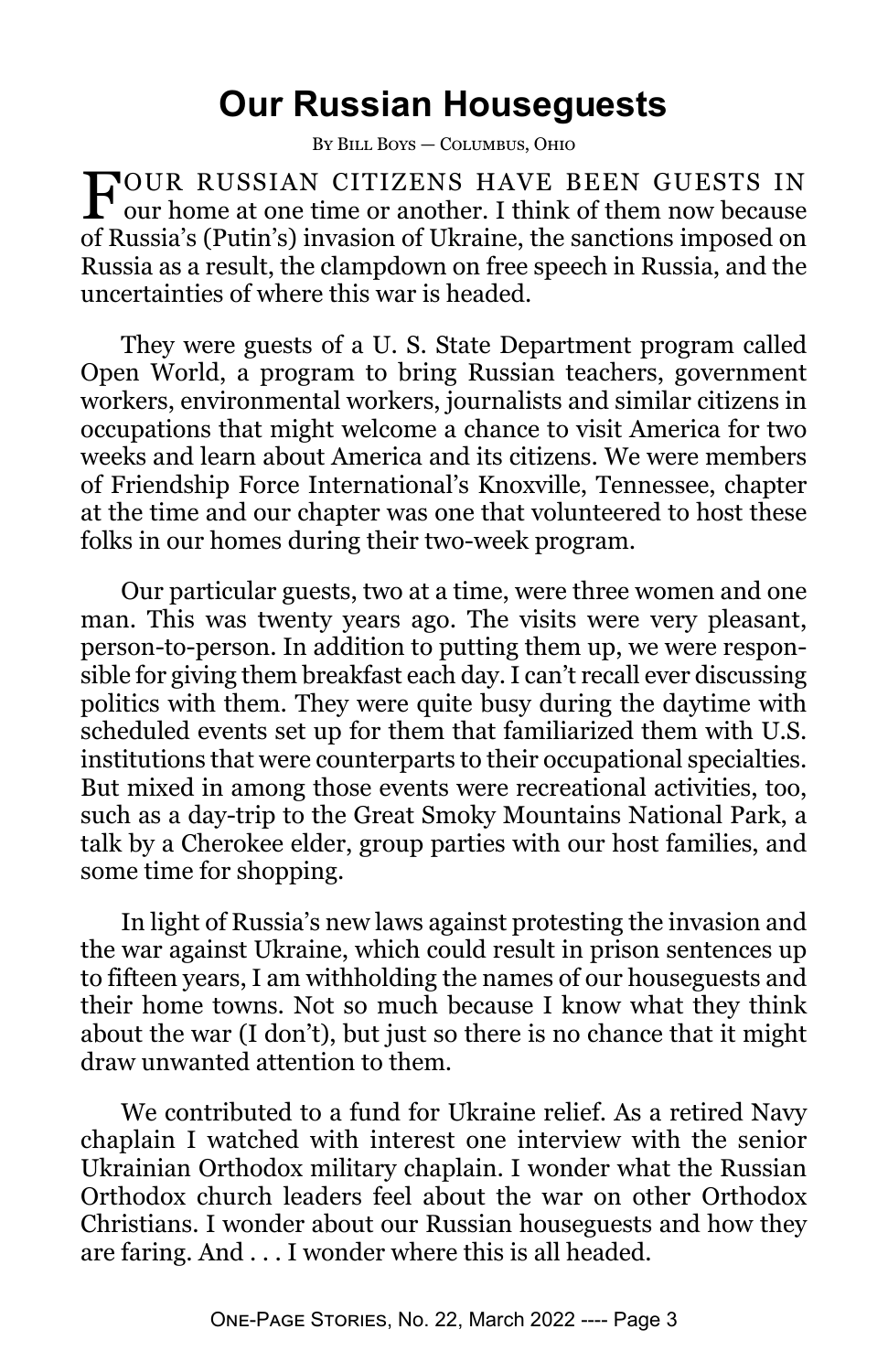# **A Diaphragm? Really?**

By Kathleen J. Zwanziger — Columbus, Ohio

**I**T WAS MY FIRST DATE! A Thursday night in November, my junior year in high school. I was going to see *Swan Lake*. The T WAS MY FIRST DATE! A Thursday night in November, my Royal Canadian Ballet was to perform at Wartburg College, fifty miles from my hometown. I was excited; anxious to be on my way.

Although my parents had not set a "minimum age" for dating, it was not difficult for them to agree. They knew John because he had been a junior counselor at EWALU Bible Camp, where I spent my summers. I had even talked to my basketball coach because it would mean breaking training rules: I would be out past curfew. But he too agreed. Dressed in a wonderful blue suit I had sewn, I was ready!

John came to pick me  $up$  — driving his father's ambulance. OK! No matter. I was looking forward to the ballet. We stopped before leaving town to pick up Emma Belle; she would meet her date at the performance. An hour later, we arrived and found our seats in the auditorium.

The lights went down. I was entranced! As the ballet continued, I was getting a little warm. I tried to unbutton my oatmeal-colored coat, but the loop at the top must have gotten twisted because I couldn't get it undone. I was too unsure of myself to ask John for help, so I watched the entire performance with my coat on. No one was able to see my beautiful blue suit.

After the ballet was over, we went to the car. It wouldn't start. John was a little flustered. Somehow, we got to a repair shop. We waited in a nearby coffee shop where John said he needed something strong to drink and ordered warm milk. Eventually the mechanic told us a diaphragm needed to be replaced. What? A diaphragm? Really? I had certainly never heard that term used in that context. I was not a mechanic, but it sounded rather fishy

fied, and we were on our way. I arrived



to me. Eventually, the problem was recti-*The suit no one saw.*

home about 1:30 a.m., way past curfew but flushed with excitement and tired. It certainly had been a night to remember!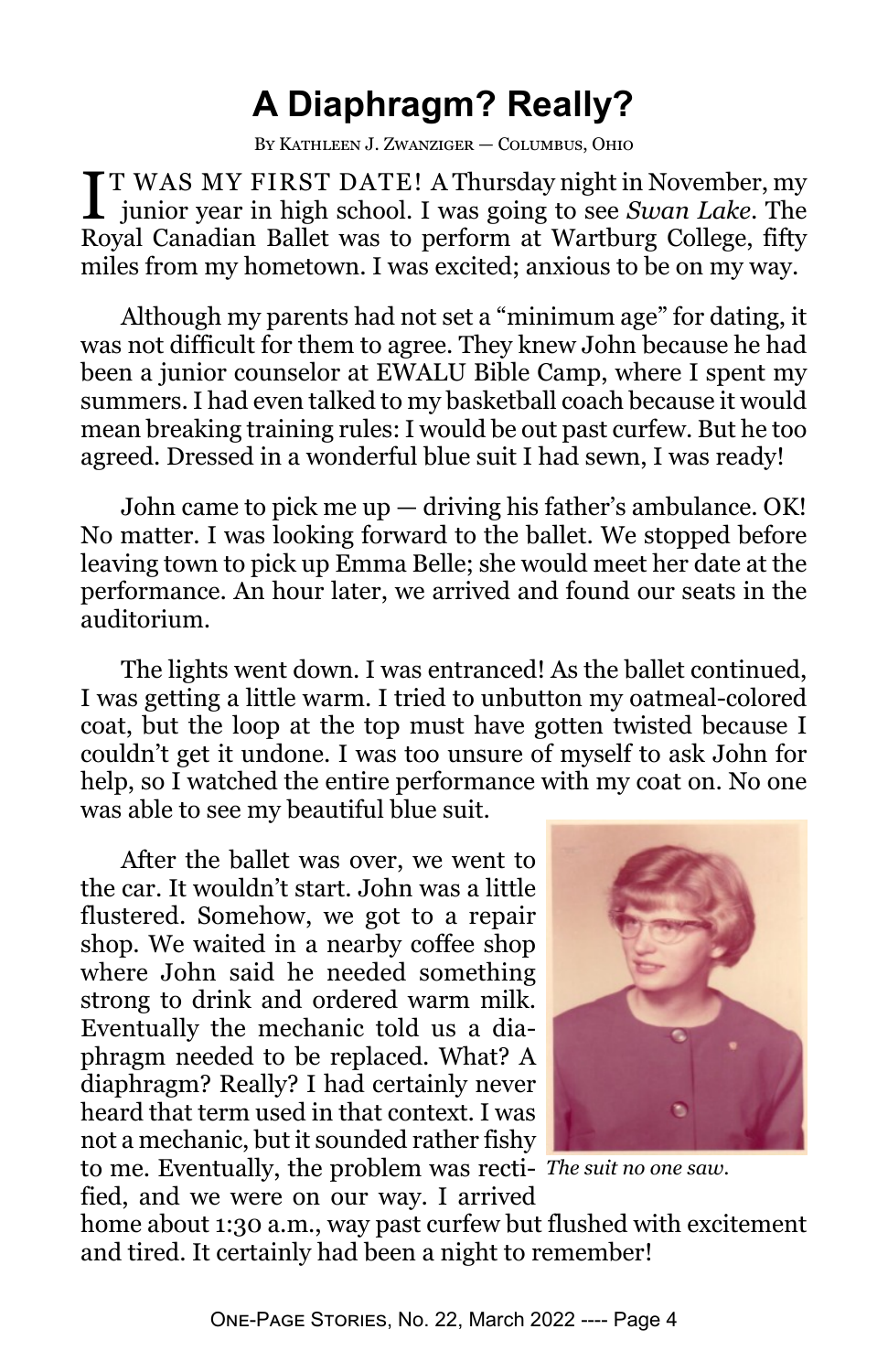# **A Frigid Winter in Montana**

By Kathleen J. Zwanziger — Columbus, Ohio

**I** SHOULD HAVE REALIZED WE WERE IN FOR A LONG<br>winter when, on September 25, 1972, we awoke to about six  $\blacksquare$  winter when, on September 25, 1972, we awoke to about six inches of wet heavy snow. I shoveled our short walk, probably for the only time that year. The rest of that winter it was so cold there was little snow which could be easily swept off the walk.

For his seminary internship, my husband was assigned to the Rocky Mountain Synod, specifically Miles City, Montana. In August we left the big city of Columbus and drove to the Big Sky Country!

The Montana temperatures were incredible. Early in the winter Elsa's gear shift snapped. ("Elsa" was our car.) We were told we needed to outfit the engine with a "something" to plug the car into an electrical outlet to keep the oil from freezing. We needed to order a new gear shift but lived so far away from any metropolitan area, it took quite some time to get it. (We borrowed a "clunker" from the pastor.) When the new gear shift and the part to heat the oil finally came, they were installed – but only after the repairman was shown how to open the hood on our Swedish car. What a blessing! The first ten days in December the temperature never got above ten degrees below zero! About that time, I got a job substitute teaching in the local high school. I would dress warmly and trudge off to teach personal typing and high school English. The other teachers helped me with lesson plans since my degree was in history.

Later that winter we were invited to spend a couple days with some friends in Jordan, about 80 miles north of Miles City. To remain a substitute, I needed to take one vacation day a month so taking a day off for fun fit our schedule well. When we got into the car, Elsa started easily enough (because of that electrical cord), but our lovely, upholstered seats were as unforgiving as an old buckboard bench. What a surprise! It was only 38 degrees below zero – *before* factoring the wind chill. We drove north, passing through Rock Springs National Forest (one tree beside the road) and Angela (population 8). Our host, Jim (a former intern in Miles City and now the pastor in Jordan), was acclimated to the weather along the "high line," as that area of Montana was called. The guys went ice-fishing; Sue and I stayed in the snug parsonage. Spring couldn't come soon enough for me.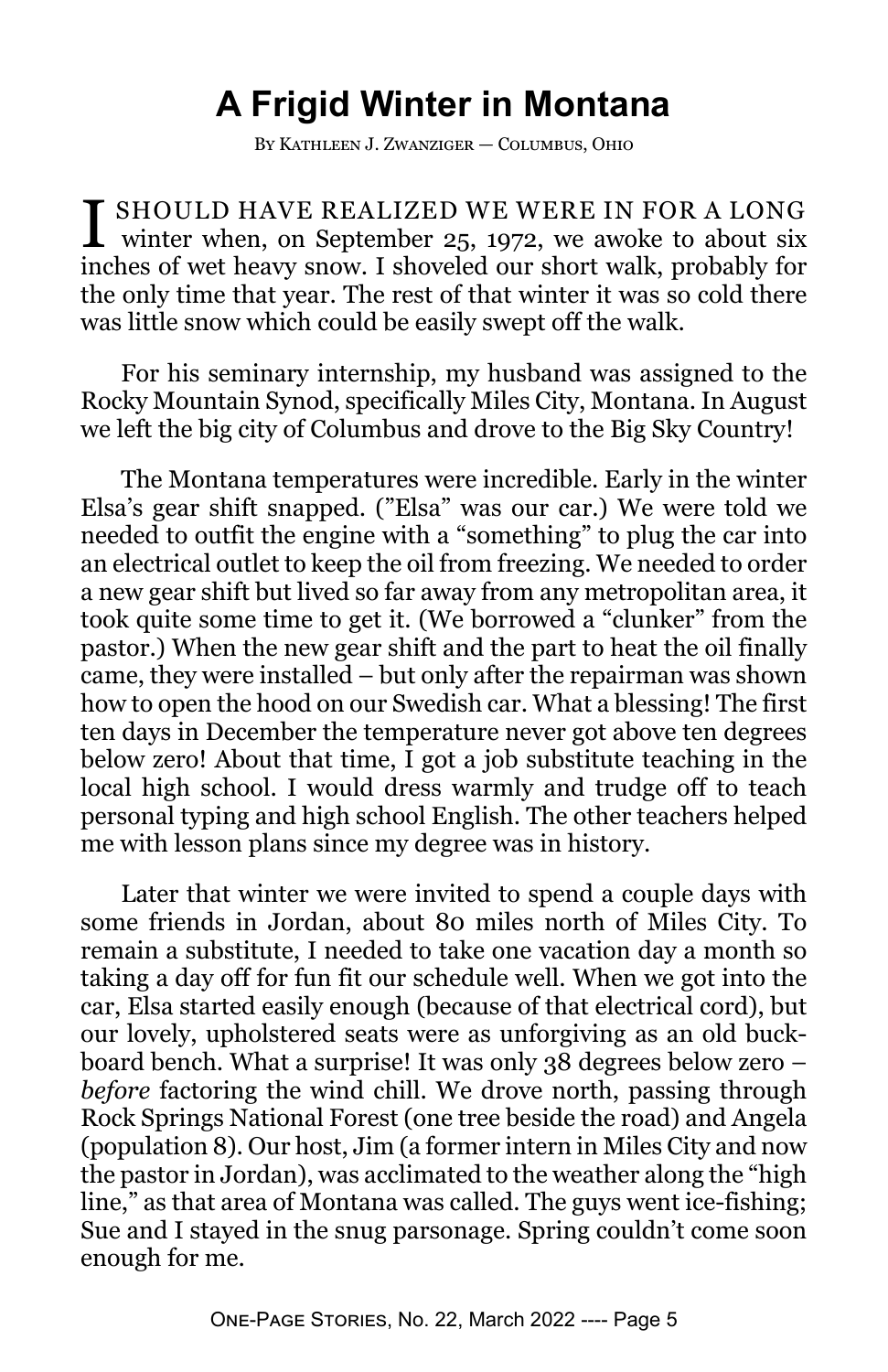## **Northern Illinois Is Closed**

By Kathleen J. Zwanziger — Columbus, Ohio

T HE BLIZZARD WAS ONLY THE BEGINNING. My husband's first call was to a church in rural Illinois, six miles from Carthage. The first blizzard was December 31, 1978. January 22, 1979, we left for a pastors' conference a day early to stay overnight with another pastor's family. While the men went to the conference, the other mother and I went shopping in Peoria. It began snowing while we were in the fabric store. We had planned to stay that night as well, but then things got dicey. The only one who didn't need to worry about the amount of food available was my six-weekold baby when the weatherman aptly reported, "Northern Illinois is closed." My older son enjoyed the time immensely: his new friend

had millions of Legos (or so it seemed). We got home the 25th, driving carefully on the plowed roads and looking out the windows *upward* at the piles of snow. When we got to the parsonage, we walked across the snowdrifts and reached *down* to the mailbox to retrieve our mail.



*The church in January 1979. Mailbox whiteout.*

Less than a week later, my baby and husband were sick. I had a touch of cabin fever, so took the nearly three-year-old to get eggs from a neighbor. I never got there: the farmer had to find me and pull the car out of a ditch when I didn't show up for the eggs. Thank goodness for caring neighbors.

Just a couple winters later, we had returned to Ohio. At Christmas time, we bundled up the boys and headed to my family's home in Iowa. About the time we got to Indianapolis in blowing snow, I said to myself, "We should not be doing this." Still, we kept going but didn't dare stop to eat for fear the choke in that car would freeze open and we wouldn't be able to get it started again. In Iowa the boys wanted to play in the snow but the time it took for them to get dressed and ready to go out was longer than they were able to stay outside in the sub-zero cold. Playing in the snow is intriguing, but one must dress for the weather.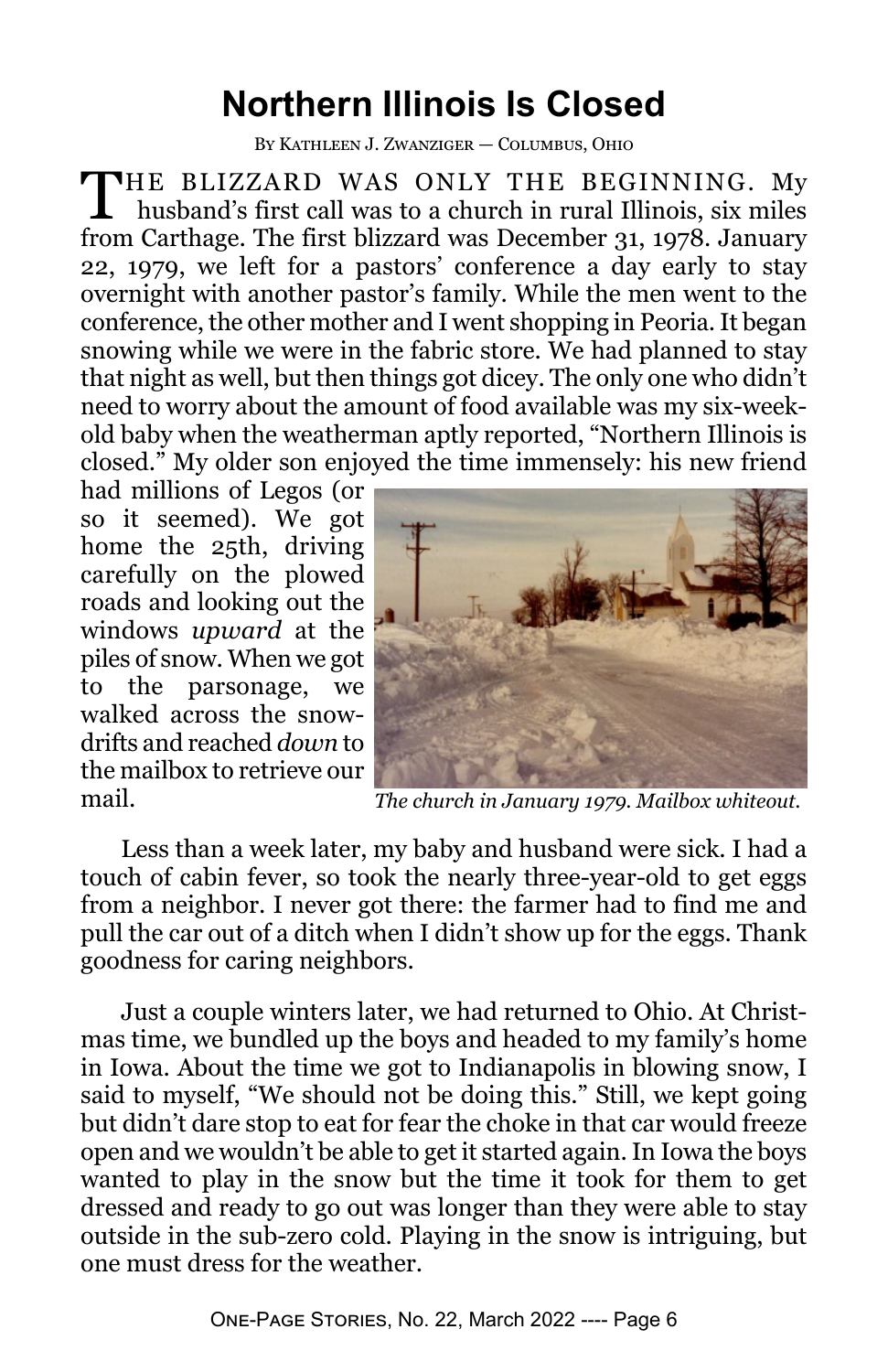## **My Time Around Horses in Montana**

By Linda L. Shivvers — Des Moines, Iowa

WE COULD CAMP AND DO "COWBOY" THINGS at the Montana ranch Rosie and I were visiting near her grandma and grandpa's. One day we got to go horseback riding. The horses we got to ride were dark brown with long black manes and tails. I'm glad we didn't ride fast. Rosie's dad said they were trained to just walk when children were on them. That was okay because even going slow I bounced a lot.

I got more horsey stuff when Rosie and I met the neighbor's horses. We didn't get to ride them, but Rosie's grandma said it was okay to visit them when they were in the pasture. She said we could cut pieces of apples for them. They would see us coming across the back yard and come right up to the fence. The light brown horse we called Taffy. The other one was white. We called him Whitey.

One day after breakfast when we went out to see Whitey and Taffy we thought Rosie's mom and grandma saw us get the apples, and would assume we were going to see the horses. After they ate their treats they wandered off. Rosie and I climbed over the fence and went to look inside their shed. We hadn't been in it before. We had fun cleaning out the stalls, and we worked so hard we forgot about lunch! The horses even looked in every so often to see what was going on. We raked and swept, and cleaned up the shelves where we found all kinds of odd things. I told Rosie I thought the tools were for grooming the horses.

It wasn't until we couldn't find another thing to straighten or clean that we finally left the shed. Ohhh, the looks on everyone's faces when we got to the house! We hadn't checked in all day and no one knew where we were. They had looked everywhere in the neighborhood. They just hadn't looked in the shed!

Taffy and Whitey's owners didn't get angry at us for going on their property without permission. Next time, we'd have to ask so everyone would know where we were. They said we did a nice job on the shed. It hadn't been cleaned like that in years. Rosie and I could tell!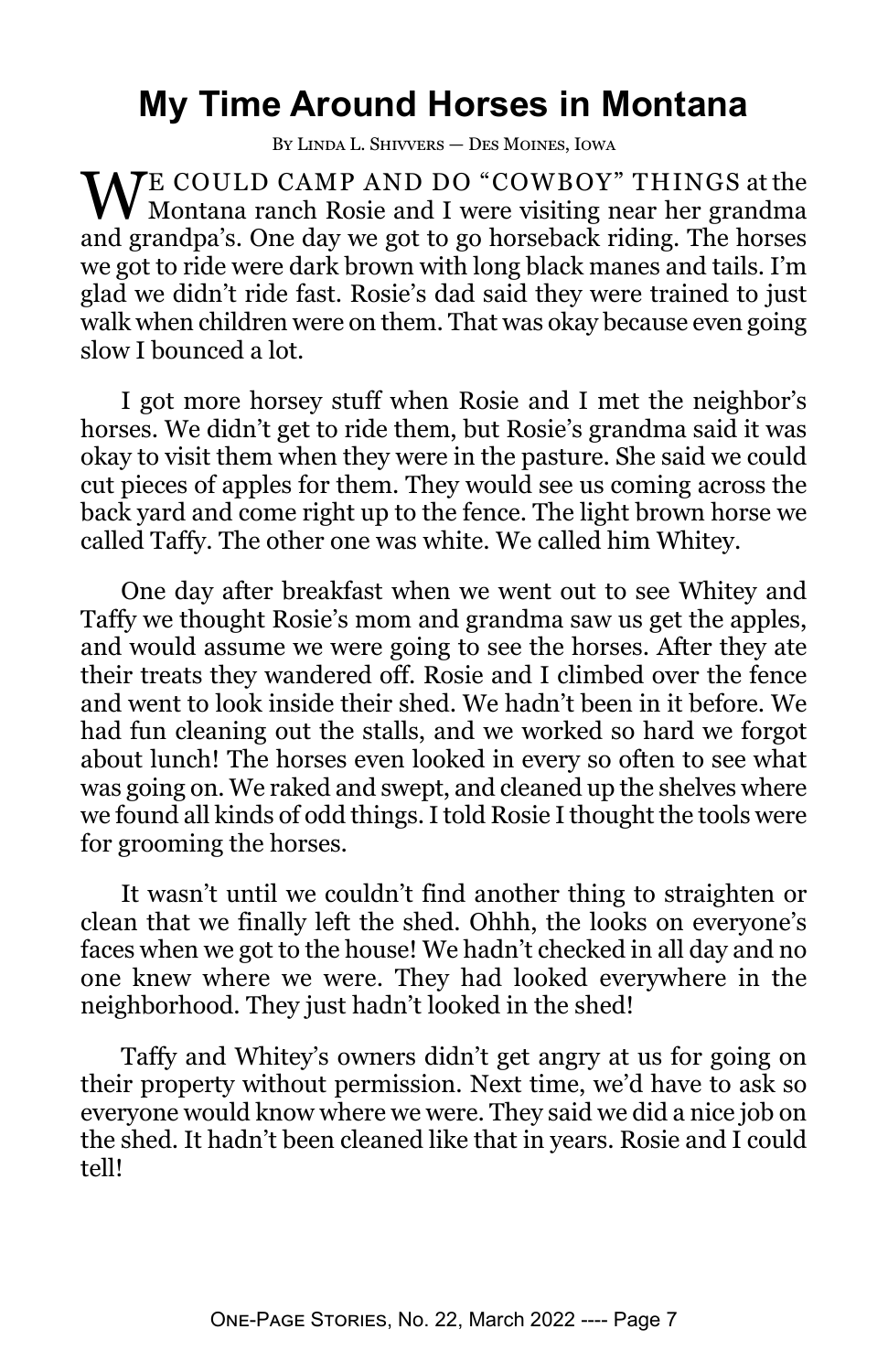#### **Oceanview – An Idea**

By Ken Faig, Jr. — Glenview, Illinois

**M** Y FATHER DID NOT HAVE AN EASY PATH from this world to the next. He lived ten months after undergoing colon cancer surgery in Oct. 2002, and died in Aug. 2003, one hundred days short of his eighty-fifth birthday. He never staged the recovery that looked possible on paper. "It was just too much for him," his former physician opined to me. "What did I ever do to deserve this?" my father asked me, and I could only reply, "stuff happens."

He spent his final months mostly in nursing homes. One thing you learn fast in the nursing home environment is that your loved one acquires a whole new set of care providers — from physicians on down. One of my father's best care providers in his final months was his Evercare nurse coordinator. (Evercare is a specialty Medicare Part C plan for nursing home residents.) I had the disadvantage of being halfway across the continent during my father's illness, and could only visit monthly. The nurse coordinator was one of the few care providers who would listen to me and try to address my concerns. Some of the others seemed to be telling me implicitly, "It's time to let go. Your father is on his way out of this world." True statements, but not easy for a loved one to accept.

Anyhow, this nurse coordinator had the idea of a nursing / hospice facility built right on the ocean's shore — call it Oceanview. Here the residents could enjoy the sunshine, ocean breezes and salt air on fine days. Otherwise, they could listen to the perennial rolling of the waves, the ebb and flow of the tides, the calls of the birds, and the mighty winds and thunder of the occasional storm. Not to argue that a human life is insignificant, but its span is nevertheless tiny by comparison with the natural world's time frame.

I don't know what my father would have thought of her idea for Oceanview. However, I think I would like to spend my own final months in such a facility. Sure, there would still be activity directors, television and other entertainment, but the time comes in one's final days when one would just like to "unplug." Why listen to artificial "white noise," when Oceanview could provide all the natural aural background one might wish for on the journey to life's end?

So I say thanks to my father's nurse coordinator for listening to me. I do not know whether anyone will ever realize her idea for Oceanview.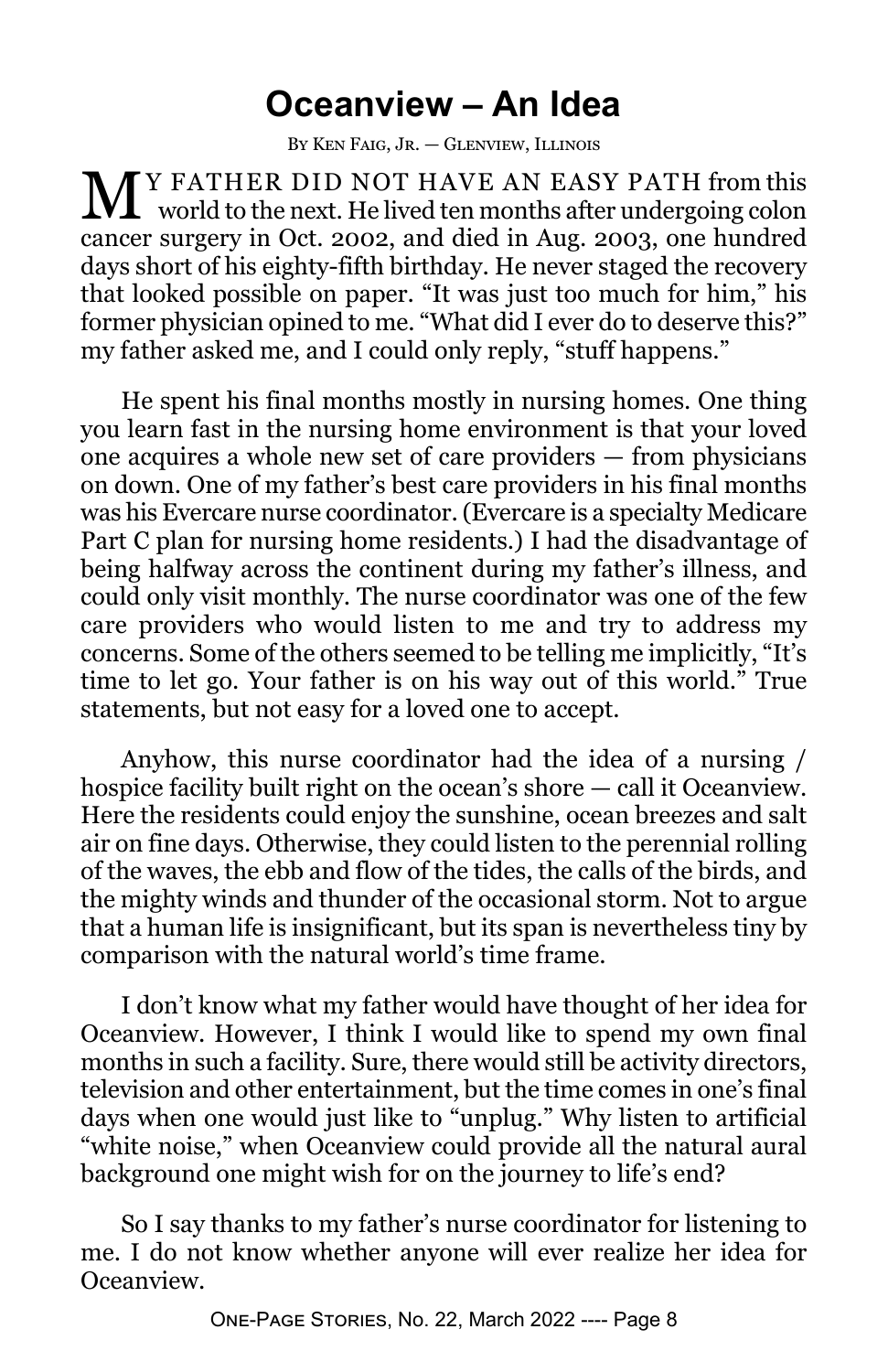#### **A Lately Recurring Dream**

By Bill Boys — Columbus, Ohio

TRUDGING ACROSS A CAMPUS and through buildings at some huge university, I an consumed with the realization that I RUDGING ACROSS A CAMPUS and through buildings at am going to be late to a class or meeting. The campus is either unfamiliar, or else changed quite a lot from what it used to be. In other versions of this dream, I am consumed with apprehension that some paper or thesis is terribly inadequate, or I am woefully unprepared for the meeting, and I will be found out, exposed, humiliated and expelled.

Sometimes I am just trying to make it to class from my residence (an off-campus older family home subdivided into apartments). The class is either farther away than I thought, not where I thought it was, or the location has been changed and I've got to find out where the new location is without having any idea where to look. I wander through hallways, along campus walkways, through campus bookstores – I ask people on the way but nobody seems to know where the new location is. So I must keep trudging on, up hills and down, in buildings and out, all over campus, searching and searching.

Other times the dream centers around puzzling features in my home-turned-into-apartments residence. My apartment has several doorways and people who also have apartments in the building pop in and out, furtively, and there is an overall feel that something is vaguely wrong. Maybe it's got to do with the parking out back. Maybe it's got to do with maintenance issues with the building itself. I seem to be the only one in my apartment, but there are bedrooms there that look like they've been used but no one is in them. The light throughout is subdued, even though all the walls are white, as if dusk is settling in over the house.

 $\bullet$   $\bullet$ 

I lived in such an apartment when I was in grad school in Linguistics at Ohio State University from 1967 to 1972, but the dream scenery and real events don't match, although I did fail one course in that time (it was Old Church Slavonic) and I failed my Ph.D. exams the first time I took them. (I drew a blank on the details of the great English vowel shift, which was the single question on one whole part of the exams.) But why has this dream, even if it's related, waited til lately to crop up – half a century later, during a pandemic?!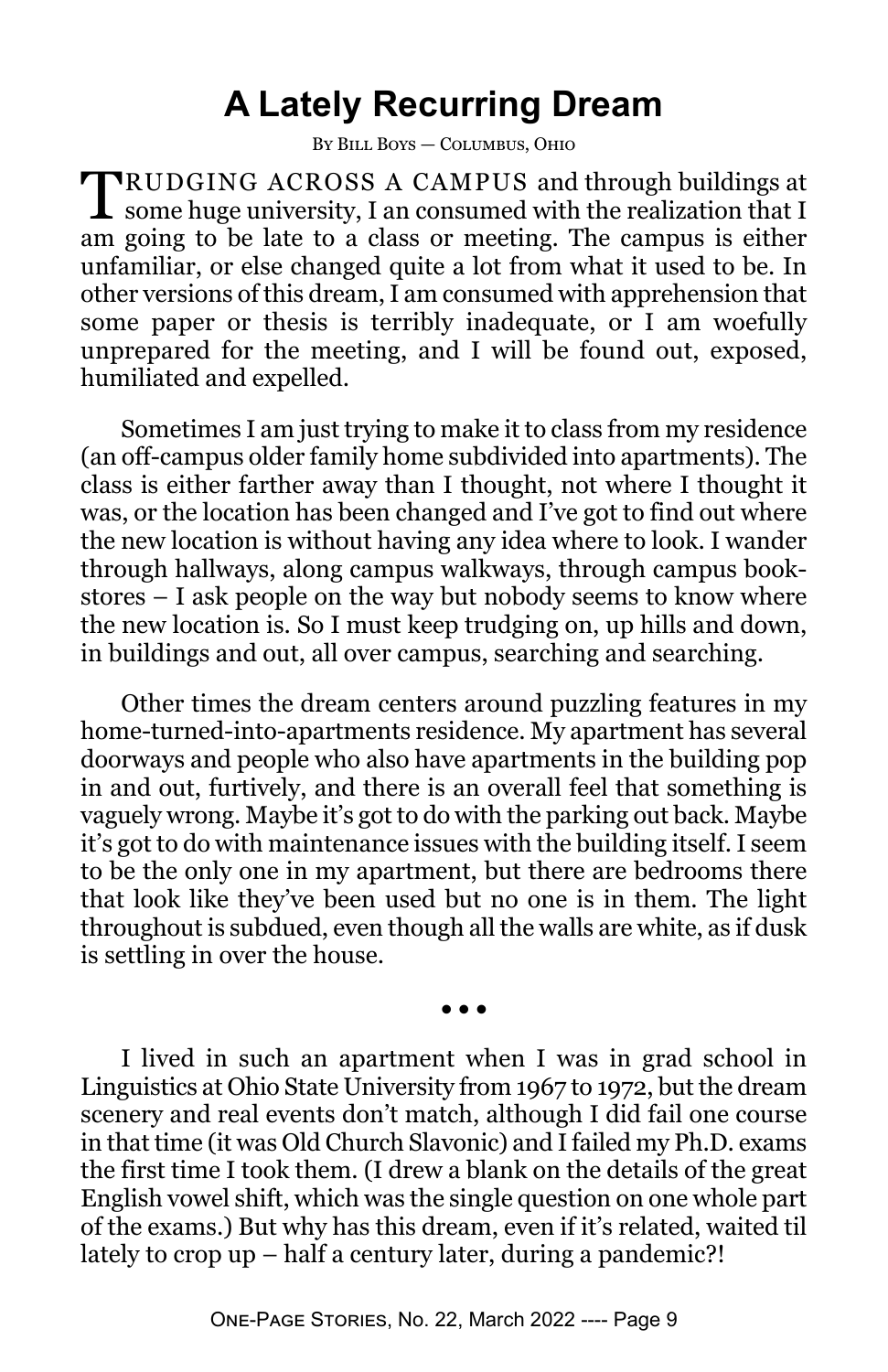## **"Window in the Sky"**

By Tom Duffey — Reynoldsville, Pennsylvania

THE PLANE WAS BOUND TO CRASH. John Gilbert was<br>piloting his private plane on a business trip with three passen-THE PLANE WAS BOUND TO CRASH. John Gilbert was gers, but the weather turned really bad and he couldn't make it to the Pennsylvania Grand Canyon Airport, near Wellsboro. He would have been able to land the plane under power, but when checked, both tanks were empty.

John was the lead singer/guitar player in our band, Country Pride, in 1971. A very personable guy who used to be in the upper layer of management for the 84 Lumber Company.

Another band-mate named Lee Love, who passed in May, 2020, wrote a song that tells the story of the crash and survival. Lee put a melody to it, John learned the words, and we made it part of our program.

*As I was flyin' home one day, the clouds came over me, My fuel was low, my heart ran wild. And I could not see. I headed for a nearby strip where I could land this plane. Arrivin' there to my despair, the view I got was the same. Out of nowhere in the darkness came a voice, and the Lord Said, "Carry on John, John carry on."*

*It was then I started thinkin' of nothin' but the worse, A long cavalcade headed up by a big black hearse. I told the passengers to say a prayer and to hit the deck, For without a doubt, we were surely goin' to wreck. Suddenly, I saw a WINDOW IN THE SKY, and the Lord Said, "Carry on John, John carry on."*

*Lookin' down I saw this beautiful cornfield below, So, I thought that I would drop in and say Hello! I brought her down amid the corn in a belly-slidin' deal, With me ol' John still froze behind that wheel. She slid along until we started plowin' up the mud, And then up on her nose she went goin' over with a thud. As I looked up to the WINDOW IN THE SKY, the Lord said, "You carried on John, John you carried on."*

It has often been said that Country Music is three chords and the truth. This was a ballad truly experienced by John Gilbert.

One-Page Stories, No. 22, March 2022 ---- Page 10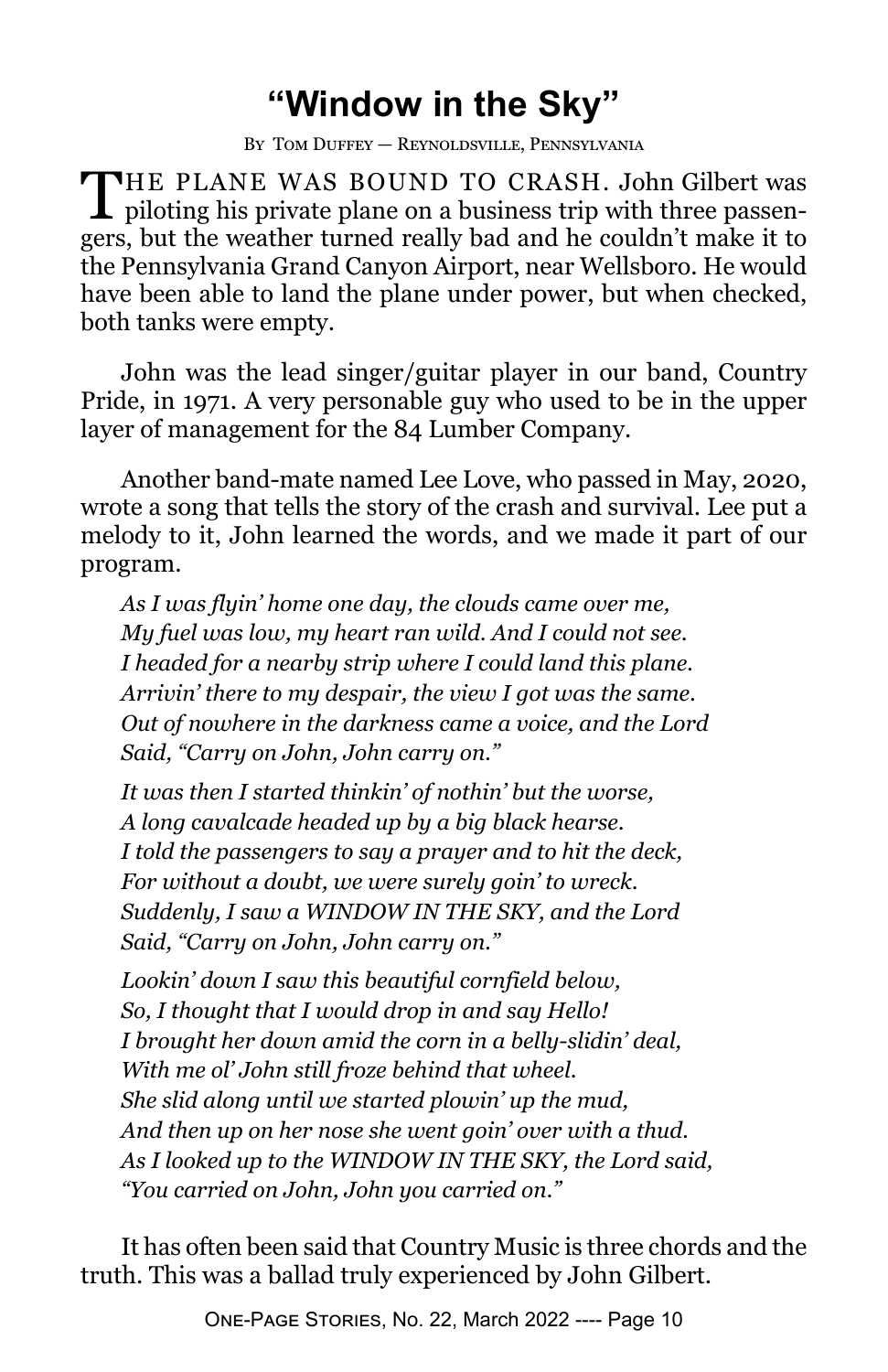## **Memorial Oration for C. carolinensis**

By Jim Hedges — Needmore, Pennsylvania

 $\mathbf W$ HAT SEPARATES A WRITER FROM A REPORTER is the ability to inflate a sentence into a story.

 "Dog kills cat." A plain and simple fact. Now, a good reporter would fill in the complete background, the who / what / where / when / why of the cat's demise: "My neighbor's vicious dog fatally wounded my beloved gray feline in the side yard Monday morning." But that's still reporting, and it comes nowhere near to filling the page I have been assigned to write.

 Actually, it wasn't a cat which the dog did in, it was a squirrel, a cute little gray squirrel, a fuzzy little ball of energy which ran incessantly through my yard, all winter, doing whatever squirrely business needed to be attended.

 Mostly, it was hauling walnuts from Point A to Point B. My house is surrounded *Eastern gray squirrel.*

by walnut trees. As I sat here by the com-

puter, writing, I could see it out the back window, coming through the yard, under the clothes line where wind had swept the snow away.

Soon thereafter, it went past the side window, going from tree to tree, pausing on a stump to get a clearer view of its territory.

 My cat loved to sit on the window sill and watch it, alternately sitting, standing, and meowing. I, too, would pause and take in the action.

 And then, a few days ago, we came home to find friend squirrel lying lifeless by the side of the road. It did not appear to have been hit – the carcass was not deformed. We surmised, my wife and I, that it had wandered too close to the neighbors' chained dog, had been bitten but not immediately killed, and had dragged itself to the roadside before expiring.

 And now robins hop through the yard, and mourning doves call from the woods, but the cat no longer watches from the window sill, and I type lonely at my computer keyboard.

*(Image: Wikipedia)*